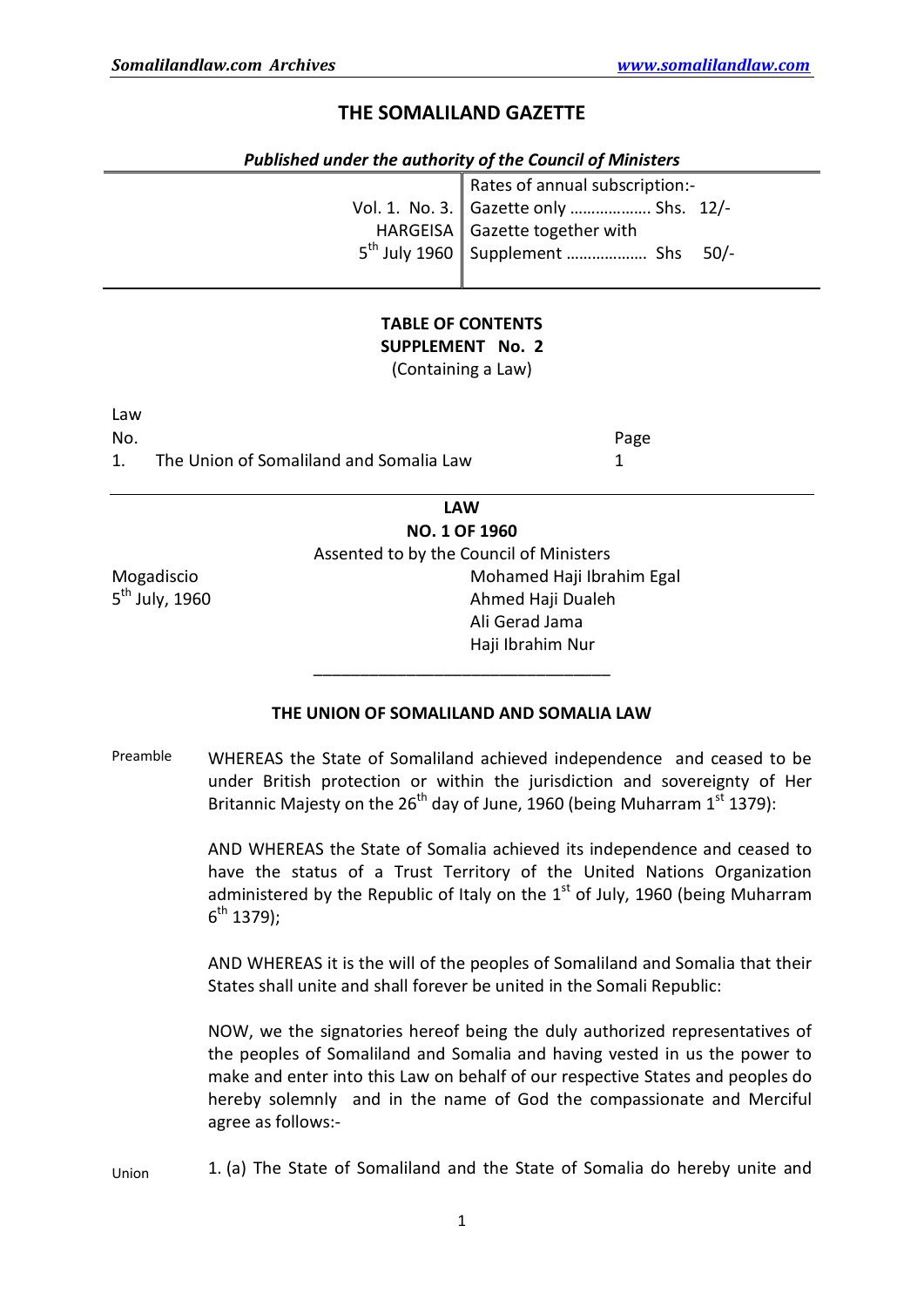shall forever remain united in a new, independent, democratic, unitary republic the name whereof shall the SOMALI REPUBLIC.

(b) The Capital of the Somali Republic shall be Mogadiscio.

Conditions of Union 2. Subject to the express provisions of this Law the Union hereby constituted shall be upon the following conditions:-

> (1) That the component administrative units of the Government of the Somali Republic until more suitable administrative arrangements are made, shall be, firstly, the region comprising the territories contained in the boundaries of the presently existing State of Somaliland (hereafter referred to as "the Northern Region") and, secondly, those presently existing territories which comprise the six Regions of Mijertain, Mudugh, Hiran, Banadir, Upper Juba and Lower Juba all in Somalia (hereinafter collectively referred to as "the second named Regions").

> (2) That the existing laws presently in force in the Northern Region and in the second named Regions respectively shall remain in full force and effect within the respective territories where the same presently apply and shall not have force or effect beyond those respective territories where the same presently apply.

> (3) That all persons now serving the Somaliland Government in the Northern Region and the Government of Somalia in the second named Regions respectively shall continue to serve the Government of the Somali Republic upon terms not less favourable than those at present applicable to them.

> (4) That the Courts as presently constituted in the aforesaid Northern Region and the aforesaid second named Regions shall continue to exercise within their respective territories the jurisdiction which is conferred upon them by presently existing law and shall be Courts of the Somali Republic.

> (5) That all rights and obligations vested or accruing, whether public or private (including any status of legal personality acquired under law by corporate or non-corporate bodies) shall continue to subsist in accordance with subsection (2) hereof be recognized and enforced by the Courts of the Somali Republic, referred to in subsection (4) hereof and by the Government of the Somali Republic.

> (6) That in the Somali Republic the National languages of the Republic shall be as to the spoken tongue Somali and as to the written language Arabic, English and Italian, which shall have equal status.

Citizenship 3. (1) All persons who upon the date of this Union possess the citizenship of Somaliland and Somalia respectively shall by this Union now become citizens of the Somali Republic.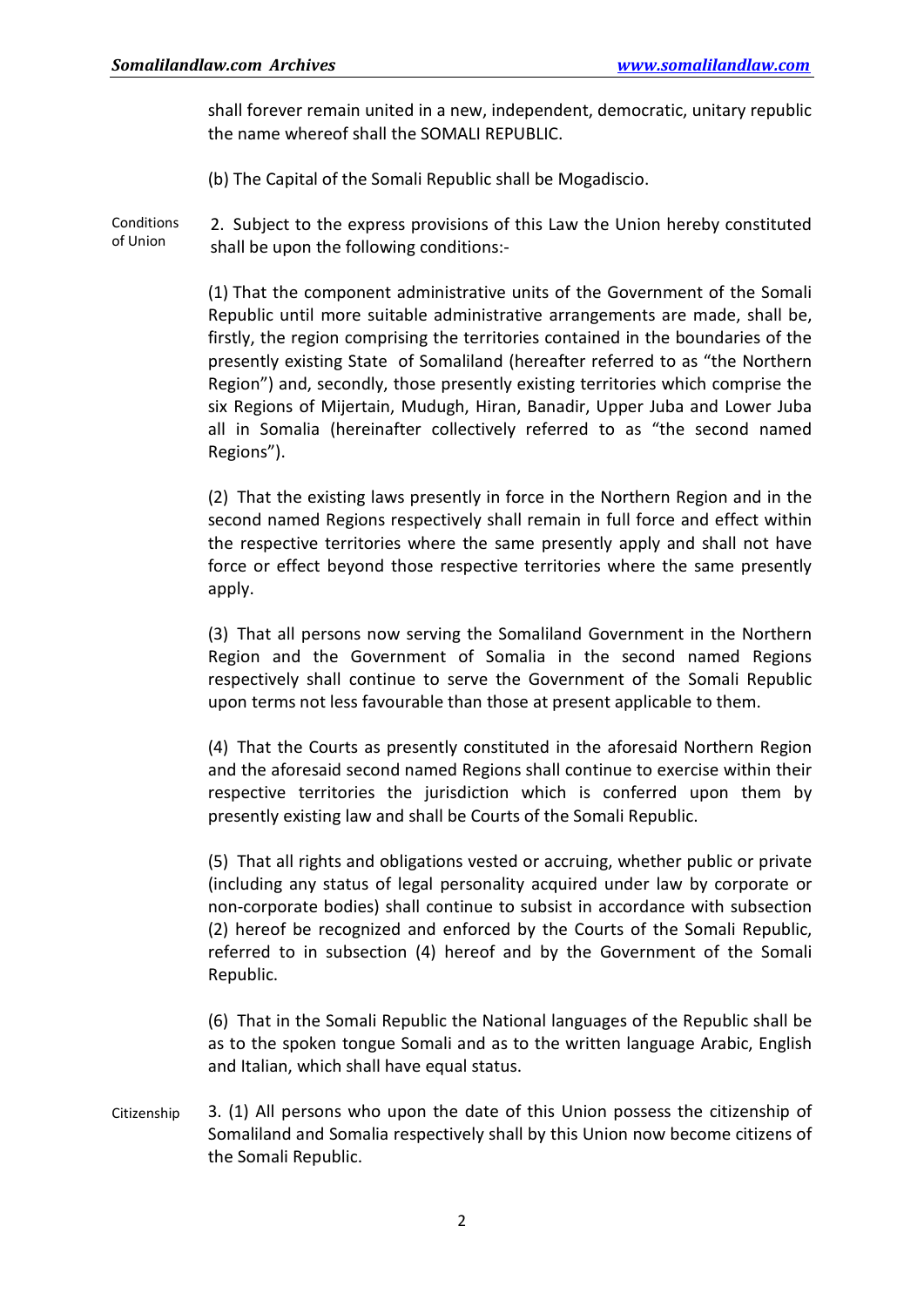(2) All persons who hereafter would, but for this Union, have become citizens of Somaliland or Somalia respectively under the law of either of the two uniting States as presently subsisting, shall hereafter become citizens of the Somali Republic.

- Head of State 4. The Head of with State of the Somali Republic shall be the PRESIDENT of the Republic chosen in accordance with the provisions of the Constitution referred to in section 7 hereof.
- Executive Authority 5. Executive Authority of the Somali Republic shall be vested in the COUNCIL OF MINISTERS appointed in accordance with the provisions of the Constitution referred to in section 7 hereof and shall be exercised as therein provided.
- Legislative Power 6. The Legislative power of the Somali Republic shall be vested in the NATIONAL ASSEMBLY constituted in accordance with the provisions of the Constitution referred to in section 7 hereof and shall be exercised as therein provided.
- The Constitution 7. The CONSTITUTION OF THE SOMALI REPUBLIC shall be the Constitution of the State of Somalia with such adaptations as may be necessary to bring in into conformity with this Law but notwithstanding the provisions thereof relating to amendment, no amendment of that Constitution shall derogate from the conditions of Union set forth in section 2 hereof unless made in accordance with the procedure and provisions set forth in section 10 hereof.
- The existing Executive and Legislative Organs 8. (1) Upon this Law being made the presently subsisting Legislative Assembly of Somaliland and Somalia respectively shall cease as such to subsist: but the existing elected members of the said Legislative Assemblies shall constitute the first National Assembly of the Somali Republic. Immediately upon the National Assembly of the Somali Republic being constituted under these provisions, the members thereof shall each before the person presiding over the National Assembly make oath of allegiance to the Somali Republic.

(2) The existing President or Vice President of the Legislative Assembly of Somalia shall preside over the National Assembly of the Somali Republic for the purpose of taking the oaths of allegiance in accordance with subsection (1) hereof and for the purpose of electing the first President of the National Assembly only.

(3) The members of the Council of Ministers after being appointed in accordance with the Constitution shall each make an oath of allegiance to the Somali Republic before the President of the National Assembly.

Freedom of movement and trade 9. (1) Notwithstanding anything in section 2 hereof, the citizens of the Somali Republic shall have the right freely to move for lawful purposes throughout the territory of the Republic subject to the provisions of any law relating to public order or human or animal health.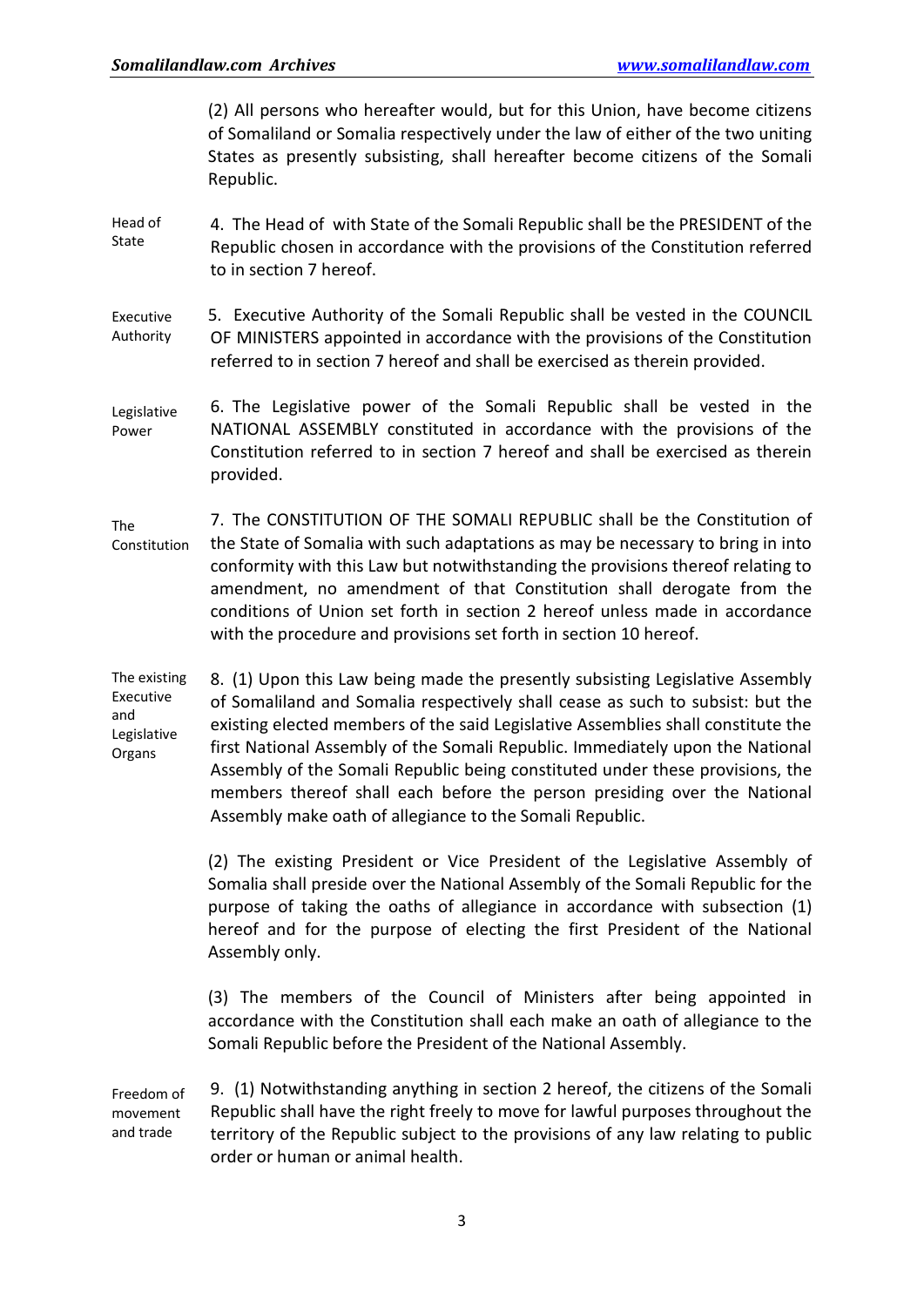for

(2) Notwithstanding anything in section 2 hereof there shall be no customs, exercise or other tax imposed upon the movement of goods (including animals) between any parts of the territory of the Somali Republic provided such goods originate from the Region from which they are proceeding.

(3) Until unification of customs tariffs is achieved goods imported from foreign countries and moving from the Northern Region to the second name Regions and vice versa shall be subject to the customs laws at present in force in the Northern Region and the second named Regions.

Special Commission Uniformity 10. (1) There shall be established a Special Commission the members of which shall be persons who were immediately prior to this Law either members of the Legislative Assembly of Somalia or members of the Legislative Assembly of Somaliland together with a Chairman being a member of the National Assembly appointed by the members of the Commission.

> (2) The members of the Special Commission (other than the Chairman) shall be appointed by the President of the Somali Republic acting on the advice of the Council of Ministers and shall consist of an equal number of former members of the Legislative Assembly of Somalia and former members of the Legislative Assembly of Somaliland.

> (3) The Special Commission shall examine into and make recommendations (which in the event of the Commission not being unanimous shall be the recommendations of a majority of its members to which a minority report shall be attached) as to the provisions to be made from time to time by law for the purpose of establishing uniformity between the laws, institutions, public service and social services presently existing in the Regions referred to in section 2 hereof.

> (4) The Special Commission shall for the aforesaid purpose be empowered to establish sub-commissions or committees, the members whereof may include other persons and to engage or call for assistance from any person by way of advice or otherwise.

> (5) The Special Commission shall from time to time report to the Council of Ministers as to its recommendations under subsection (3) of this section and the Council of Ministers shall thereupon with all reasonable dispatch lay such report before the National Assembly together with the proposed legislation to be made to give effect thereto.

> (6) The National Assembly shall thereupon decide by majority of the members thereof present and voting upon such proposed legislation whether the same shall be enacted.

> (7) Upon the National Assembly so deciding then the President shall assent to such legislation and upon the same coming into operation any condition set forth in section 2 hereof shall so far as it is inconsistent with such legislation be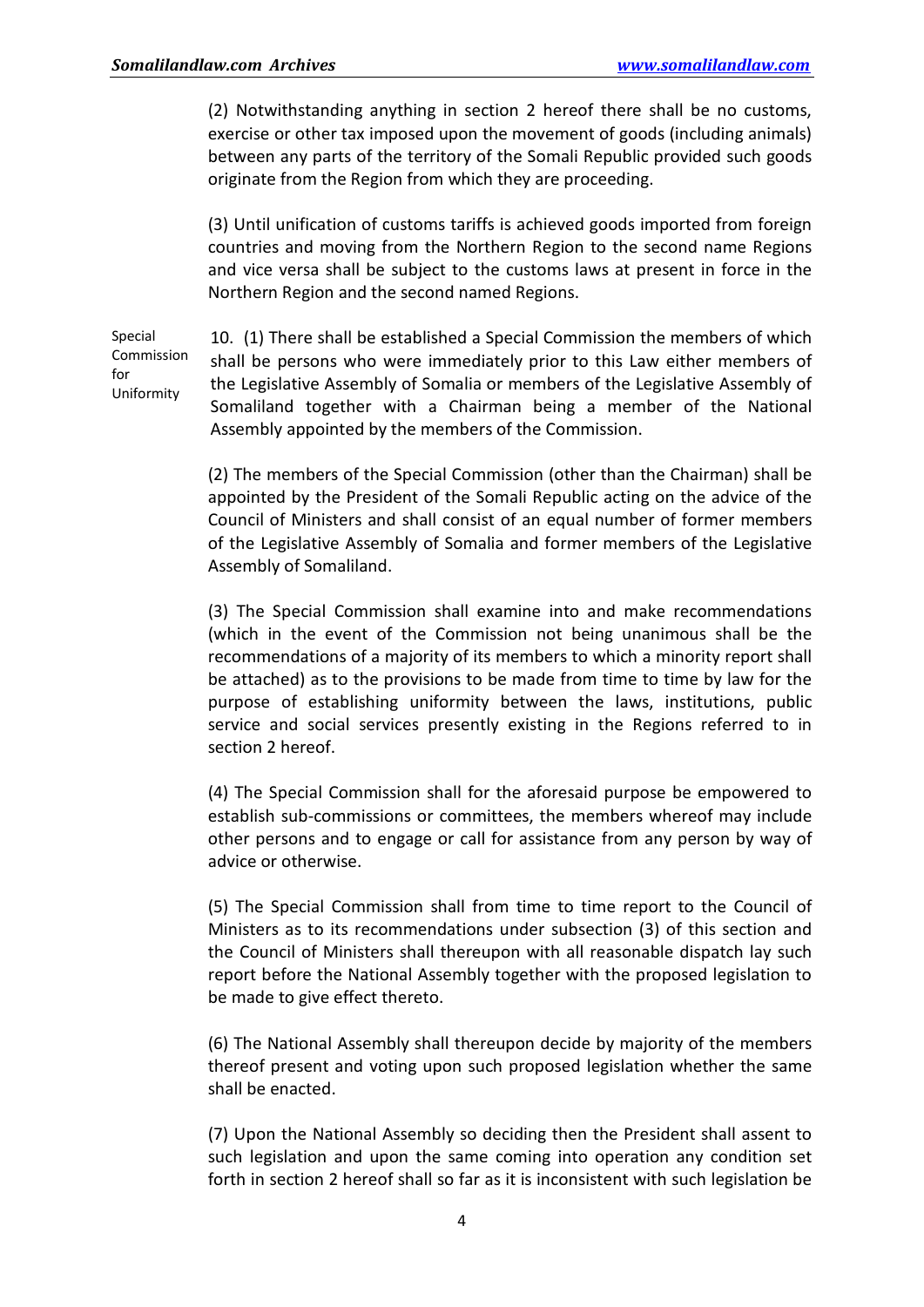abrogated.

(8) The Special Commission may with the approval of the Council of Ministers make rules regulating its procedure and providing for the duration of the appointments of its members, the remuneration of any person whose participation or assistance is called for under subsection (3) hereof, the filling of vacancies in membership and all other matters as may be required for the performance of the function conferred upon the Special Commission by this section:

Provided that if the Special Commission fails to make rules under this subsection in accordance with a request made to it by the Council of Ministers, the Council of Ministers may make the said rules.

(9) Any rules made under subsection (8) may be added to, amended or revoked in the same manner.

Succession to rights and liabilities 11. (1) Any property (including any rights arising from contract or otherwise) that is immediately before this Law vested in the Government of Somaliland or in the State of Somalia shall upon this Law being made vest in the Somali Republic or in such person or authority on behalf of the Somali Republic as the Council of Ministers may direct.

> (2) Any liability or obligation (whether arising from contract or otherwise) incurred by the Government of Somaliland or by the State of Somalia and subsisting immediately before this Law shall upon this Law being made be a liability or obligation of the Somali Republic or of such person or authority on behalf of the Somali Republic as the Council of Ministers may direct.

> (3) For the purposes of the preceding subsections, any property which immediately before the making of this Law was vested in or any liability or obligation which at that time had been incurred by, any person or authority on behalf of the Government of Somaliland or the State of Somalia shall be deemed to be property vested in or a liability or obligation incurred by the respective Government or State.

> (4) Without derogation from the foregoing provisions of this section the right and obligations arising from agreements entered into between the Government of Somaliland and the Government of the United Kingdom of Great Britain and Northern Ireland and between the Government of Somalia and the Government of Italy and other States and International organisations which are set out in the Schedule to this Law shall be binding upon the Somali Republic.

**Transitional** 12.(1) For the time being the provision subsisting immediately before the making of this Law for the expenditure of public moneys of the Somali Republic hereby constituted within and upon the Northern Region and second named Regions shall as far as practicable continue to the intent that those moneys which have been authorized to be expended within and upon the respective